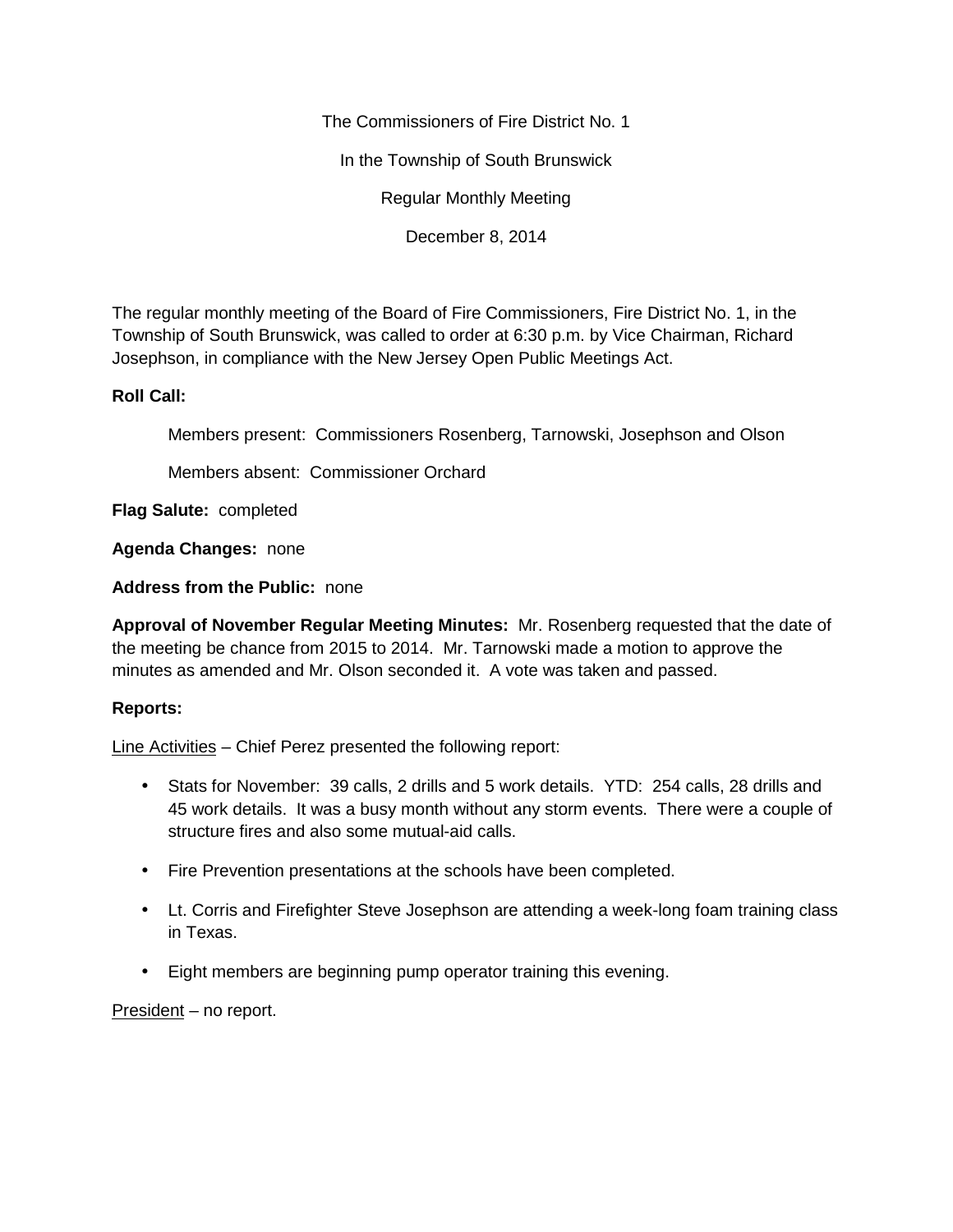$- 2 -$ 

## Treasurer's Report/Voucher List –

Mr. Rosenberg presented: Resolution 14/15-13: Authorizing Budget Transfers Relative to 2014 Budget (file copy attached). Mr. Olson moved the resolution and Mr. Josephson seconded it. A roll call vote was taken: Mr. Olson-yes, Mr. Tarnowski-yes, Mr. Rosenberg-yes, Mr. Josephson yes, Mr. Orchard was absent. The Resolution passed unanimously by those present.

Mr. Rosenberg stated that payments for this month are high, in part, because of the bond payment for Station 23. He noted that monies being used from Undesignated Funds will larger than in the past.

After review of the Voucher List, Mr. Tarnowski made a motion to approve as presented and Mr. Olson seconded the motion. A vote was taken and passed.

Secretary's Report – none

Fire Coordinator's Report – Mr. Perez presented the following:

- 1. One engine has gone out for service and another will go, when the first one comes back.
- 2. The Workman's Comp Audit has been completed and there should be some amount of a refund within the next few weeks.
- 3. There will be two special meetings on 12/15 at 6:30 and 6:45 respectively.
- 4. The Installation Dinner will be on Feb.  $7<sup>th</sup>$  at the Westin at Forrestal Village.

Chairman's Report – Mr. Orchard was not present.

Standing Committee Reports –

*Fire Company Liaison –* nothing to report.

*Rescue Squad Liaison* – nothing to report.

*Public Relations -* all is up-to-date.

*State Association -* no one attended the meeting on 12/6; the next one will be in March.

*Insurance –* Workman's Comp already discussed.

**Unfinished Business: Electronic Sign Board -** Mr. Josephson reported that he is gathering information and costs; he noted, it is getting complicated.

2015 Budget – this is be handled at next week's special meeting.